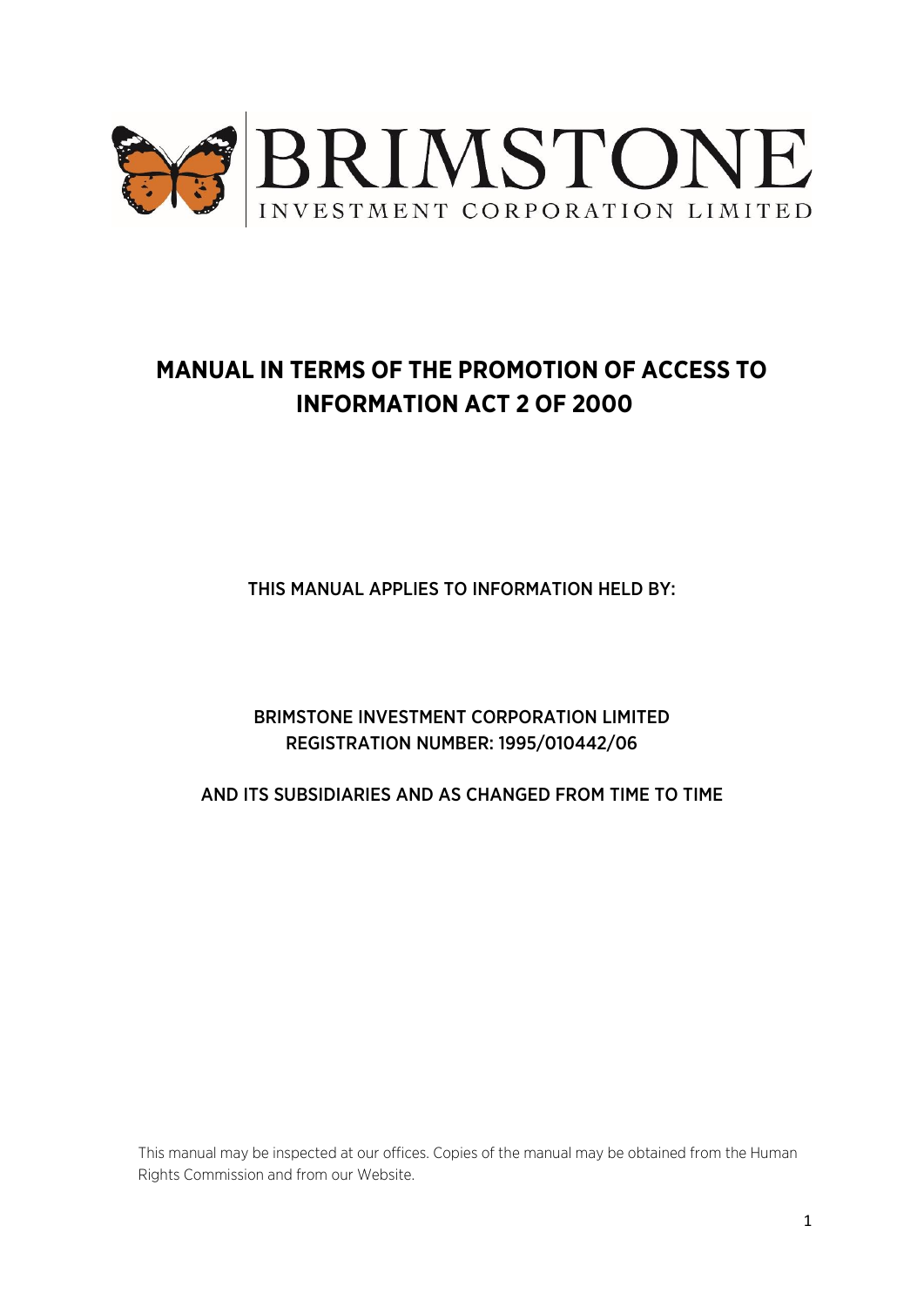## SECTION 51 MANUAL FOR BRIMSTONE INVESTMENT CORPORATION LIMITED AND SUBSIDIARIES

## **CONTENTS**

- 1. INTRODUCTION
- 2. CONTACT DETAILS
- 3. SECTION 10 GUIDE ON HOW TO USE THE ACT IN TERMS OF SECTION 51(1) (b)
- 4. INFORMATION REQUESTS
- 5. FEES
- 6. RECORDS AVAILABLE IN TERMS OF OTHER LEGISLATION IN TERMS OF SECTION 51(1)(d)
- 7. RECORDS AVAILABLE ON REQUEST IN RESPECT TO THE REQUIREMENTS OF ACT NO. 2 OF 2000
- 8. RECORDS WHICH ARE AUTOMATICALLY AVAILABLE WITHOUT HAVING TO MAKE A REQUEST IN THE PRESCRIBED FORM
- 9. RECORDS THAT CANNOT BE FOUND OR DO NOT EXIST
- 10. DECISION ON REQUEST AND NOTICE THEREOF
- 11. GROUNDS FOR REFUSAL AND OR GRANT ACCESS TO RECORDS
- 12. THIRD PARTY NOTIFICATION AND INTERVENTION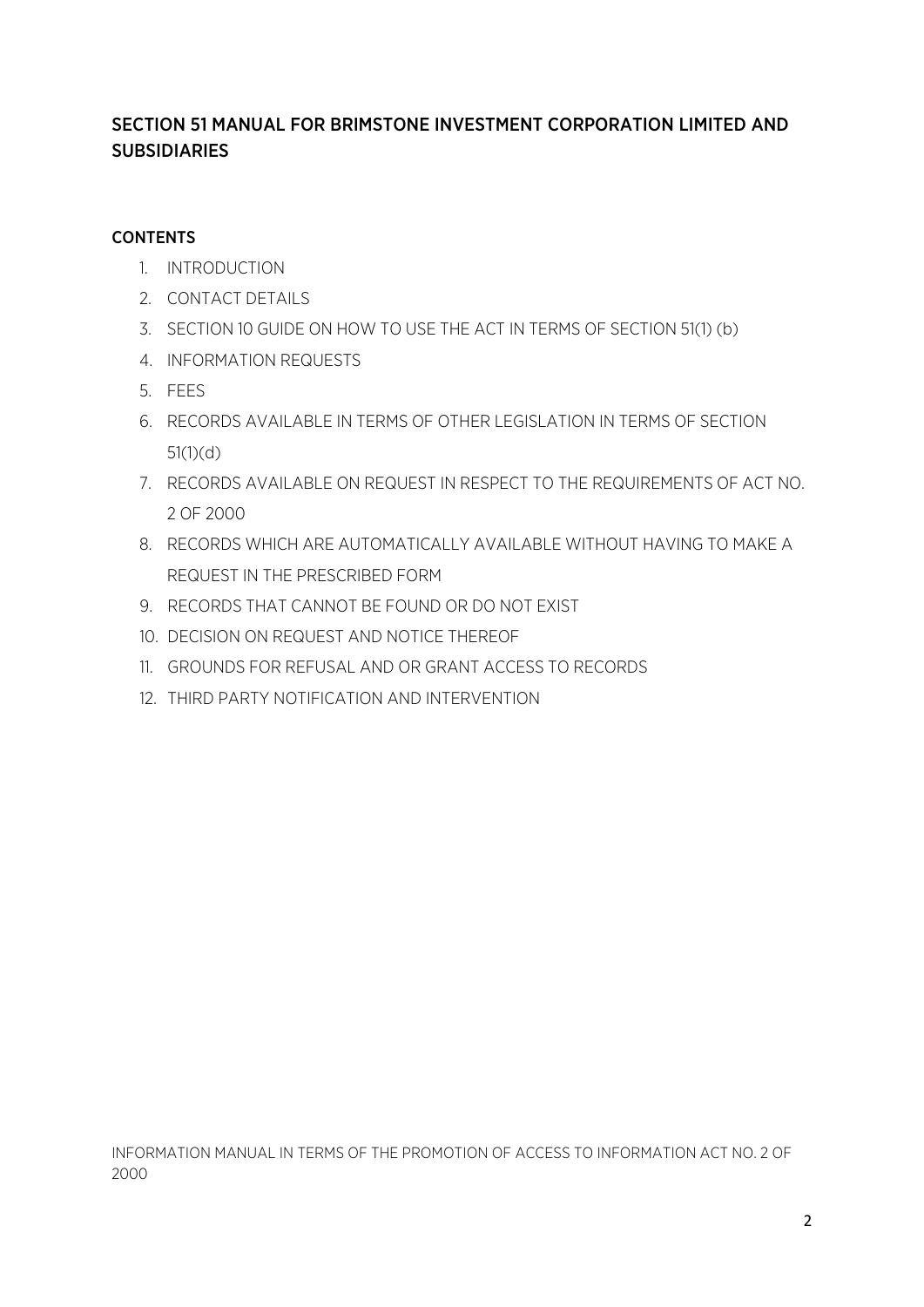## 1. INTRODUCTION

Brimstone Investment Corporation Limited is a black controlled and managed investment company incorporated and domiciled in the Republic of South Africa employing in excess of 4 600 employees in its subsidiaries and in excess of 24 000 in its associates and companies in which it has invested. Brimstone seeks to achieve above average returns for its shareholders by investing in wealth creating businesses and entering into strategic alliances to which it contributes capital, innovative ideas, management expertise, impeccable empowerment credentials and a value driven corporate identity.

## 2. CONTACT DETAILS

Section 51(1)(a) required information

| Name of Body                                              | <b>Brimstone Investment Corporation Limited</b>                                                                                                                     |
|-----------------------------------------------------------|---------------------------------------------------------------------------------------------------------------------------------------------------------------------|
| Contact person<br>Telephone<br>E-mail<br>Physical Address | Tiloshani Moodley<br>021 683 144<br>POPI@brimstone.co.za<br>No 1 Mariendahl Lane<br><b>Boundary Terraces</b><br>First Floor, Slade House<br><b>Newlands</b><br>7725 |
| Postal Address                                            | P O Box 44580<br>Claremont<br>7735                                                                                                                                  |
| Telephone<br>Fax                                          | +27 21 683 1444<br>+27 21 683 1285                                                                                                                                  |
| Website                                                   | www.brimstone.co.za                                                                                                                                                 |

## 3. SECTION 10 GUIDE ON HOW TO USE THE ACT IN TERMS OF SECTION 51(1) (b)

- 3.1 In terms of section 10 of the Access to Information Act, a guide containing the following information will be available from the Human Rights Commission from 2003 onwards:
	- i. how to access a record of a private body and the assistance that is available from the Human Rights Commission in this regards;
	- ii. how to lodge a court application against a decision of a head of a private body;
	- iii. what fees are payable for accessing documentation; and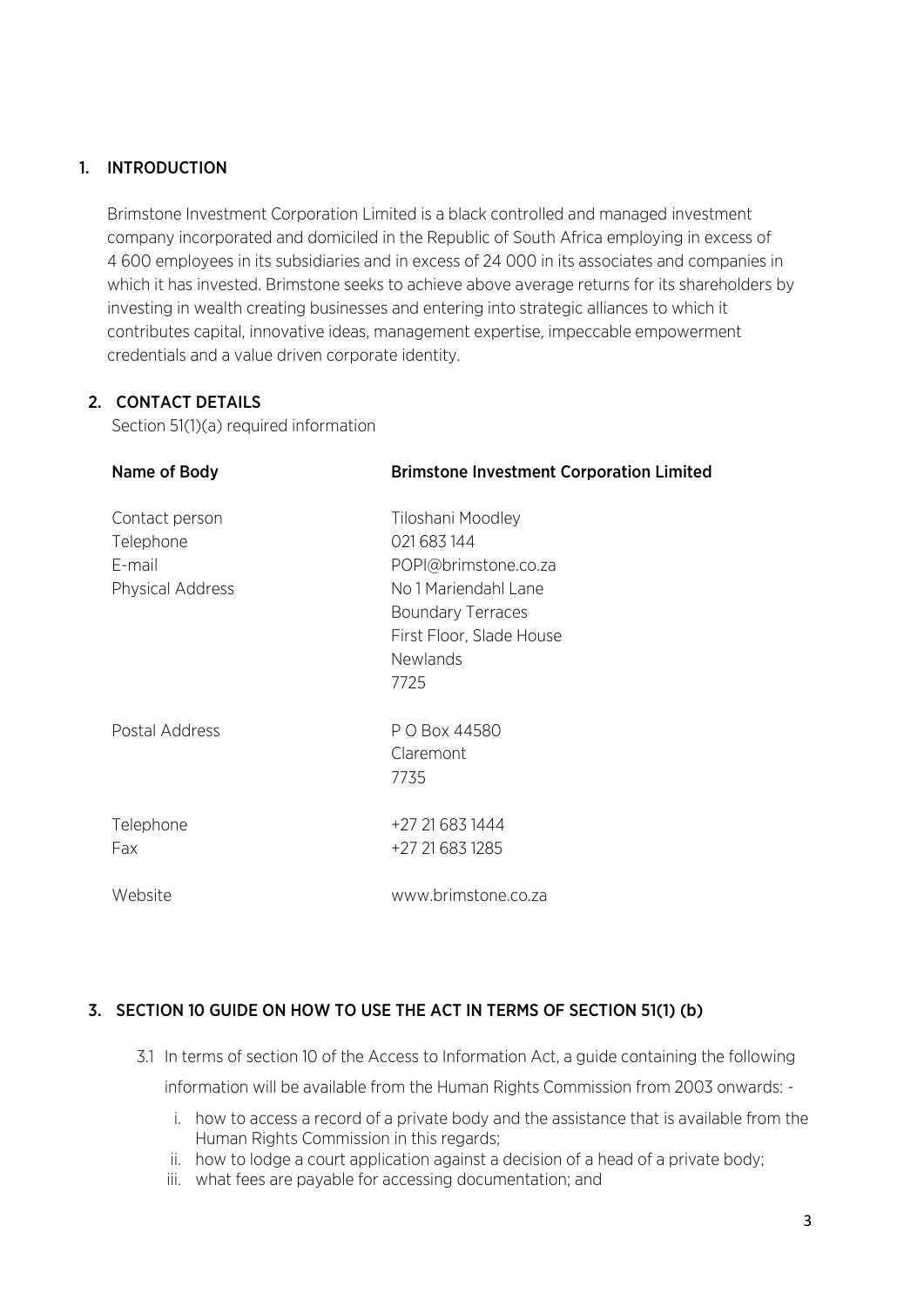- iv. information that has been voluntarily disclosed by the private body.
- 3.2 The contact details of the South African Human Rights Commission are as follows:

#### PAIA Unit

#### The Research and Documentation Department

Postal Address: Private Bag 2700, Houghton, 2041 Telephone: +27 11 484 8300 Facsimile: +27 11 484 0582 Website: [www.sahrc.org.za](http://www.sahrc.org.za/) e-mail[: PAIA@sahrc.org.za](mailto:PAIA@sahrc.org.za)

#### 4. INFORMATION REQUESTS

In terms of Chapter 1 section 50 of the Act, any person may request access to information from Brimstone Investment Corporation Limited provided that:

- 4.1 The record is required for the exercise or protection of any rights;
- 4.2 The requestor complies with the procedural requirements as defined in the Act for a request to access a record;
- 4.3 Access to a record is not refused on any ground for refusal as contemplated in the Act.

#### 5. FEES

to

A requester who seeks access to a record containing personal information about that requester is not required to pay the request fee. Every other requester, who is not a personal requester, must pay the required request fee:

- 5.1.1 The head of the private body must notify the requester (other than a personal requestor) by notice, requiring the requester to pay the prescribed fee (if any) before further processing the request
- 5.1.2 The fee that the requester must pay to a private body is R50. The requester may lodge an application to the court against the tender or payment of the request fee
- 5.1.3 After the head of the private body has made a decision on the request, the requester must be notified in the required form.
- 5.1.4 If the request is granted then a further access fee must be paid for the search,
	- reproduction, preparation and for any time that has exceeded the prescribed hours

search and prepare the record for disclosure.

#### 6. RECORDS AVAILABLE IN TERMS OF OTHER LEGISLATION IN TERMS OF SECTION 51(1)(d)

Where applicable and insofar as the requestor complies with the requirements set out in the relevant Act, the requestor may also request information that is available in terms of other legislation such as the following:-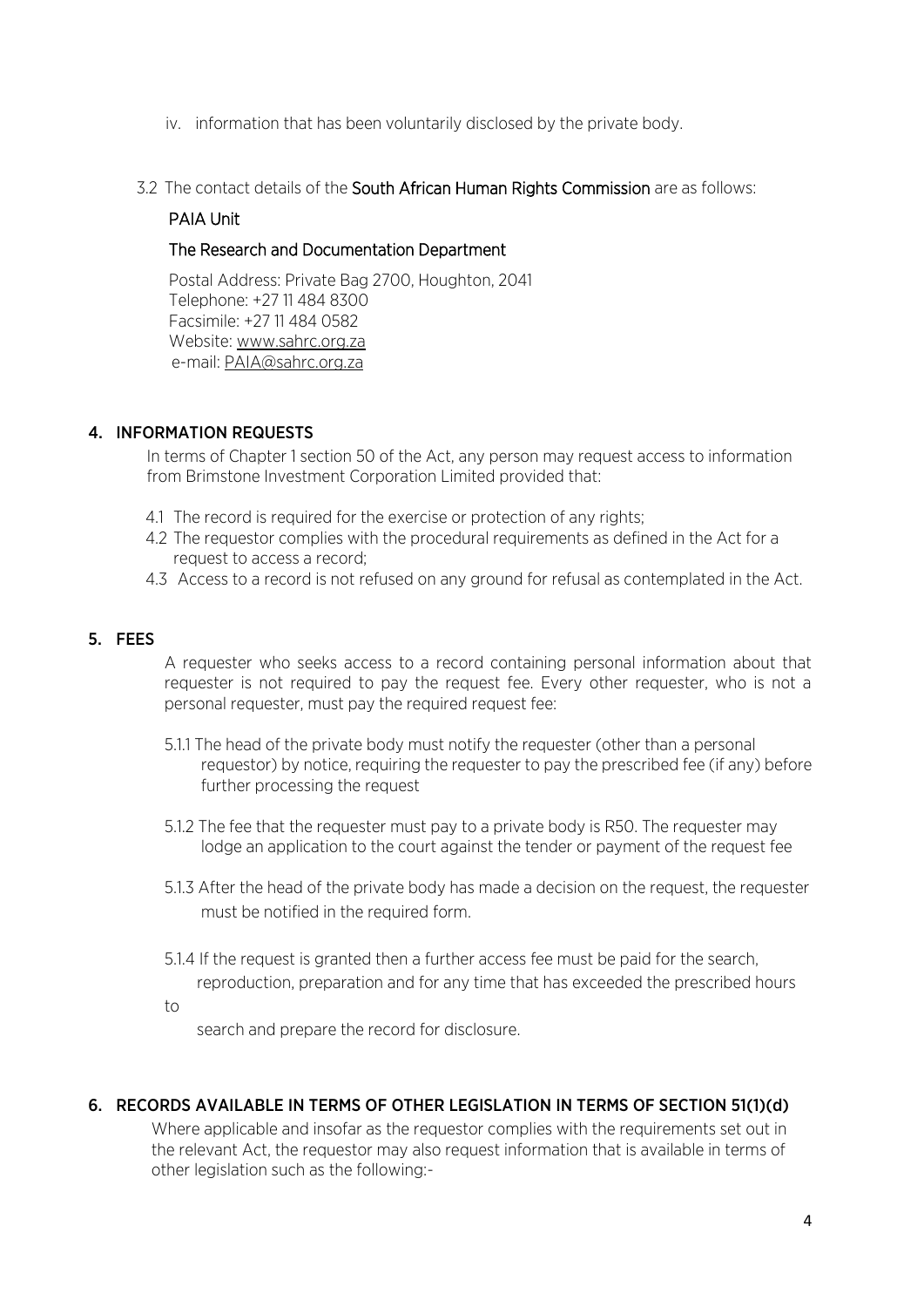- Basic Conditions of Employment Act No. 75 of 1997
- Companies Act No. 61 of 1973
- Copyright Act No. 98 of 1978
- Currency and Exchanges Act No. 23 of 1996
- Employment Equity Act No. 55 of 1998
- Financial Services Board Act No. 97 of 1990
- Income Tax Act No. 95 of 1967
- Insurance Act No. 27 of 1943
- Labour Relations Act No. 66 of 1995
- Long-term Insurance Act No. 52 of 1998
- Pension Funds Act No. 24 of 1956
- Regional Services Council Act No. 109 of 1985
- Short Term Insurance Act No. 53 of 1998
- Skills Development Levies Act No. 9 of 1999
- Skills Development Act No. 97 of 1998
- Unemployment Contributions Act No. 4 of 2002
- Unemployment Insurance Act No. 63 of 2001

## 7. RECORDS AVAILABLE ON REQUEST IN RESPECT TO THE REQUIREMENTS OF ACT NO. 2 OF 2000

- 7.1 Administration
- Minutes of board meetings
- Minutes of management meetings
- Minutes of shareholders meetings / Annual General meetings
- 7.2 Human Resources
- Remuneration records and policies
- Bursary policy
- Service Agreements
- Employment Conditions and Policies
- Employee Records
- 7.3 Share Registration Documents
- Share Registers
- Share Certificates
- 7.4 Finances and Accounting Records
- Financial records and reports
- Accounting records
- Audit records and report
- 7.5 Information Technology
- Systems and User Manuals